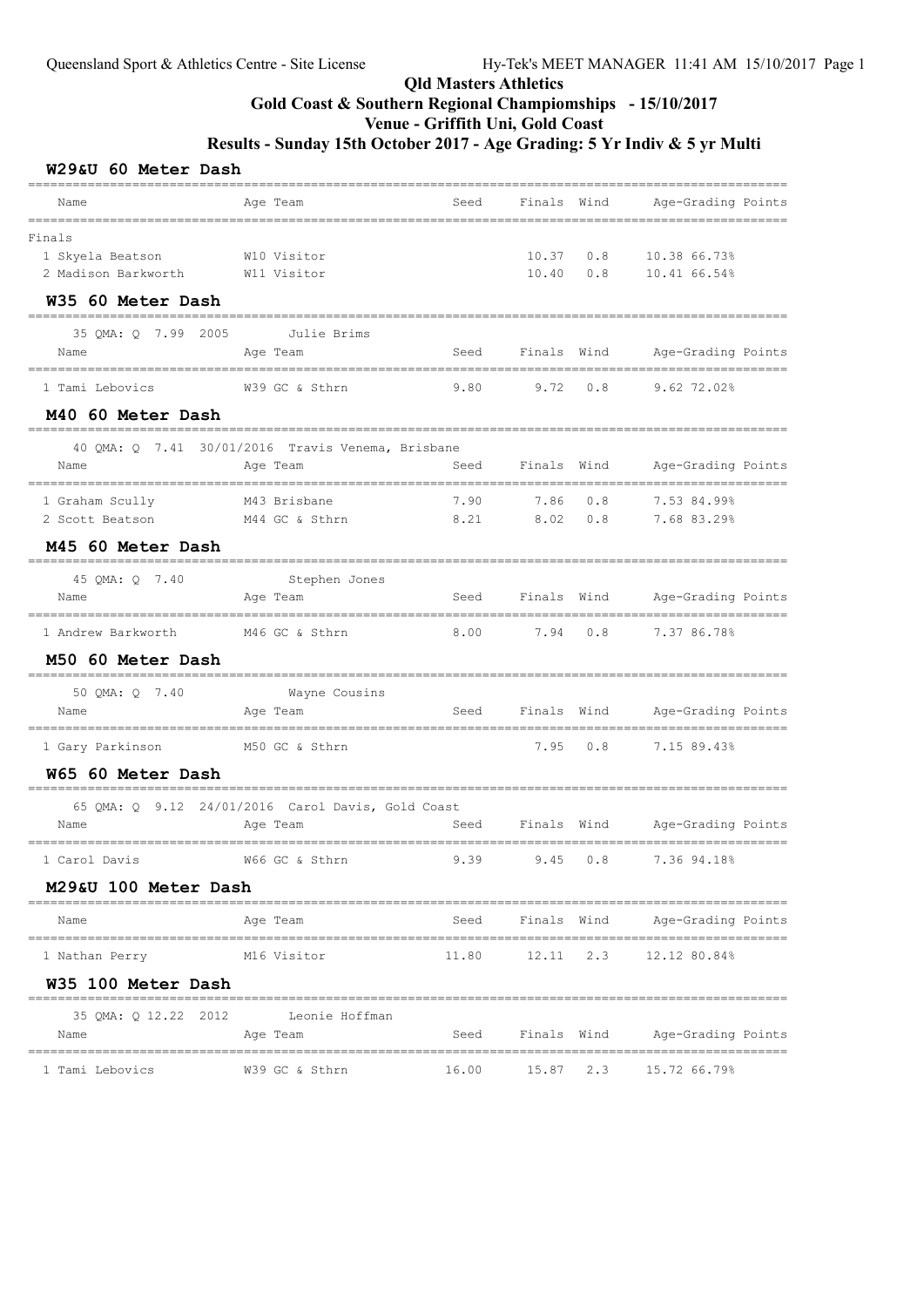Gold Coast & Southern Regional Champiomships - 15/10/2017

Venue - Griffith Uni, Gold Coast

Results - Sunday 15th October 2017 - Age Grading: 5 Yr Indiv & 5 yr Multi

### M40 100 Meter Dash

| Name                                                  | 40 QMA: Q 10.84 29/05/2016 Travis Venema, Gold Coast<br>Age Team | Seed           |                    |     | Finals Wind Age-Grading Points      |  |
|-------------------------------------------------------|------------------------------------------------------------------|----------------|--------------------|-----|-------------------------------------|--|
| 1 Graham Scully<br>2 Scott Beatson                    | M43 Brisbane<br>M44 GC & Sthrn                                   | 12.10<br>13.30 | 11.97<br>13.04 2.3 | 2.3 | 11.47 85.38%<br>12.49 78.37%        |  |
| M45 100 Meter Dash                                    |                                                                  |                |                    |     |                                     |  |
| Name                                                  | 45 QMA: Q 11.08 2015 G Potts/G Parkinson<br>Age Team             | Seed           | Finals Wind        |     | Age-Grading Points                  |  |
| 1 Andrew Barkworth<br>M50 100 Meter Dash              | ____________________________________<br>M46 GC & Sthrn           | 12.50          | 12.95              | 2.3 | 12.03 81.39%                        |  |
| Name<br>______________________________________        | 50 QMA: Q 11.51 2014 Steve Jones<br>Age Team                     |                |                    |     | Seed Finals Wind Age-Grading Points |  |
| 1 Gary Parkinson M50 GC & Sthrn<br>W65 100 Meter Dash |                                                                  |                |                    |     | 12.47 2.3 11.22 87.25%              |  |
| Name                                                  | 65 QMA: Q 13.54 29/05/2016 Carol Davis, Gold Coast<br>Age Team   |                |                    |     | Seed Finals Wind Age-Grading Points |  |
| 1 Carol Davis<br>M40 300 Meter Dash                   | W66 GC & Sthrn                                                   | 15.11          | 15.34 2.3          |     | 11.95 87.81%                        |  |
| Name                                                  | 40 QMA: Q 37.09 2014 Graham Scully<br>Age Team                   |                |                    |     | Seed Finals Age-Grading Points      |  |
| 1 Graham Scully M43 Brisbane<br>2 Rene Doel           | M41 GC & Sthrn                                                   | 39.00          | 39.06<br>47.03     |     | 36.37 82.49%<br>43.79 68.51%        |  |
| M50 300 Meter Dash                                    |                                                                  |                |                    |     |                                     |  |
| 50 QMA: Q 40.45 2008 Joe Begley<br>Name               | Age Team                                                         |                |                    |     | Seed Finals Age-Grading Points      |  |
| 1 Gary Parkinson M50 GC & Sthrn<br>M65 300 Meter Dash |                                                                  |                |                    |     | 39.32Q 34.09 88.02%                 |  |
| 65 QMA: Q 41.75 2008<br>Name                          | ----------<br>Colin Buyers<br>Age Team                           | Seed           | Finals             |     | Age-Grading Points                  |  |
| 1 Paul Chaplain                                       | M68 Brisbane                                                     | 55.00          | ========<br>55.93  |     | ==============<br>43.94 68.28%      |  |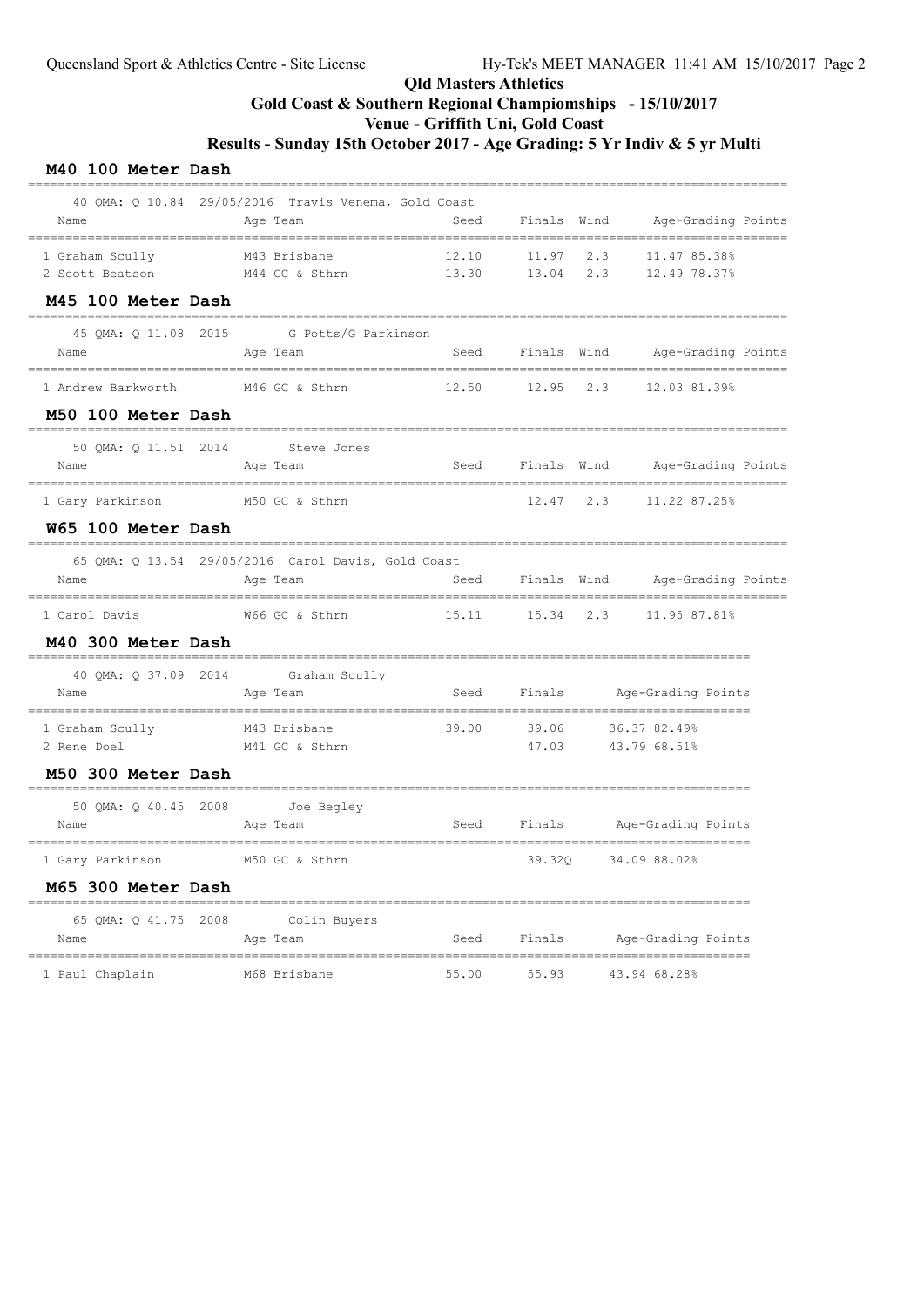# Qld Masters Athletics Gold Coast & Southern Regional Champiomships - 15/10/2017 Venue - Griffith Uni, Gold Coast Results - Sunday 15th October 2017 - Age Grading: 5 Yr Indiv & 5 yr Multi

| W35 800 Meter Run                                       |                                                                                |                          |                                |                              |  |
|---------------------------------------------------------|--------------------------------------------------------------------------------|--------------------------|--------------------------------|------------------------------|--|
| Name                                                    | 35 OMA: 0 2:20.02 2013 Katie Menzies<br>Age Team                               |                          | Seed Finals Age-Grading Points |                              |  |
| 1 Tami Lebovics                                         | W39 GC & Sthrn    4:46.00    4:38.28    4:36.92    40.91%                      |                          |                                |                              |  |
| M40 800 Meter Run                                       |                                                                                |                          |                                |                              |  |
| 40 QMA: Q 1:54.80<br>Name                               | Tony Blue<br>Age Team and Seed Finals Age-Grading Points                       |                          |                                |                              |  |
| 1 Marc-Paul Trevethan M41 GC & Sthrn                    |                                                                                |                          | 2:39.55 2:32.53 66.29%         |                              |  |
| M65 800 Meter Run<br>Name                               | 65 QMA: Q 2:22.15 Alan Bradford<br>Age Team Seed Finals Age-Grading Points     |                          |                                |                              |  |
| 1 Bruce Bodsworth M66 GC & Sthrn                        |                                                                                |                          | $2:58.02$ $2:18.43$ 73.04%     |                              |  |
| W65 800 Meter Run<br>65 QMA: Q 2:50.54 2016 Carol Davis |                                                                                |                          |                                |                              |  |
| Name                                                    | Age Team                                                                       |                          | Seed Finals Age-Grading Points |                              |  |
| 1 Carol Davis M66 GC & Sthrn<br>M65 5000 Meter Run      |                                                                                |                          | 2:58.86 2:11.32 86.26%         |                              |  |
| Name                                                    | 65 QMA: Q 17:51.34 Colin McLeod<br>Age Team and Seed Finals Age-Grading Points |                          |                                |                              |  |
| 1 Rodney Lyons M66 GC & Sthrn 24:10.19 19:04.50 66.14%  |                                                                                |                          |                                |                              |  |
| W35 Shot Put                                            |                                                                                |                          |                                |                              |  |
| 35 QMA: Q 11.86m<br>Name                                | Age Team                                                                       |                          |                                | Seed Finals Age-Grading Poin |  |
| 1 Tami Lebovics M39 GC & Sthrn<br>M50 Shot Put          |                                                                                |                          |                                | 7.55m 7.82m 34.59%           |  |
| 50 OMA: 0 15.52m 5/03/2016<br>Name                      | Age Team                                                                       | Peter Lonsdale, Brisbane | Finals<br>Seed                 | Age-Grading Poin             |  |
| 1 Gary Barton                                           | M54 SC & Nthn                                                                  |                          |                                | 8.26m 9.68m 41.87%           |  |
| M55 Shot Put                                            |                                                                                |                          |                                |                              |  |
| 55 QMA: Q 12.25m<br>Name                                | Age Team                                                                       | Peter Clark              | Finals<br>Seed                 | Age-Grading Poin             |  |
| 1 Michael Kirkby                                        | M56 GC & Sthrn                                                                 |                          | 9.20m                          | 11.68m 50.55%                |  |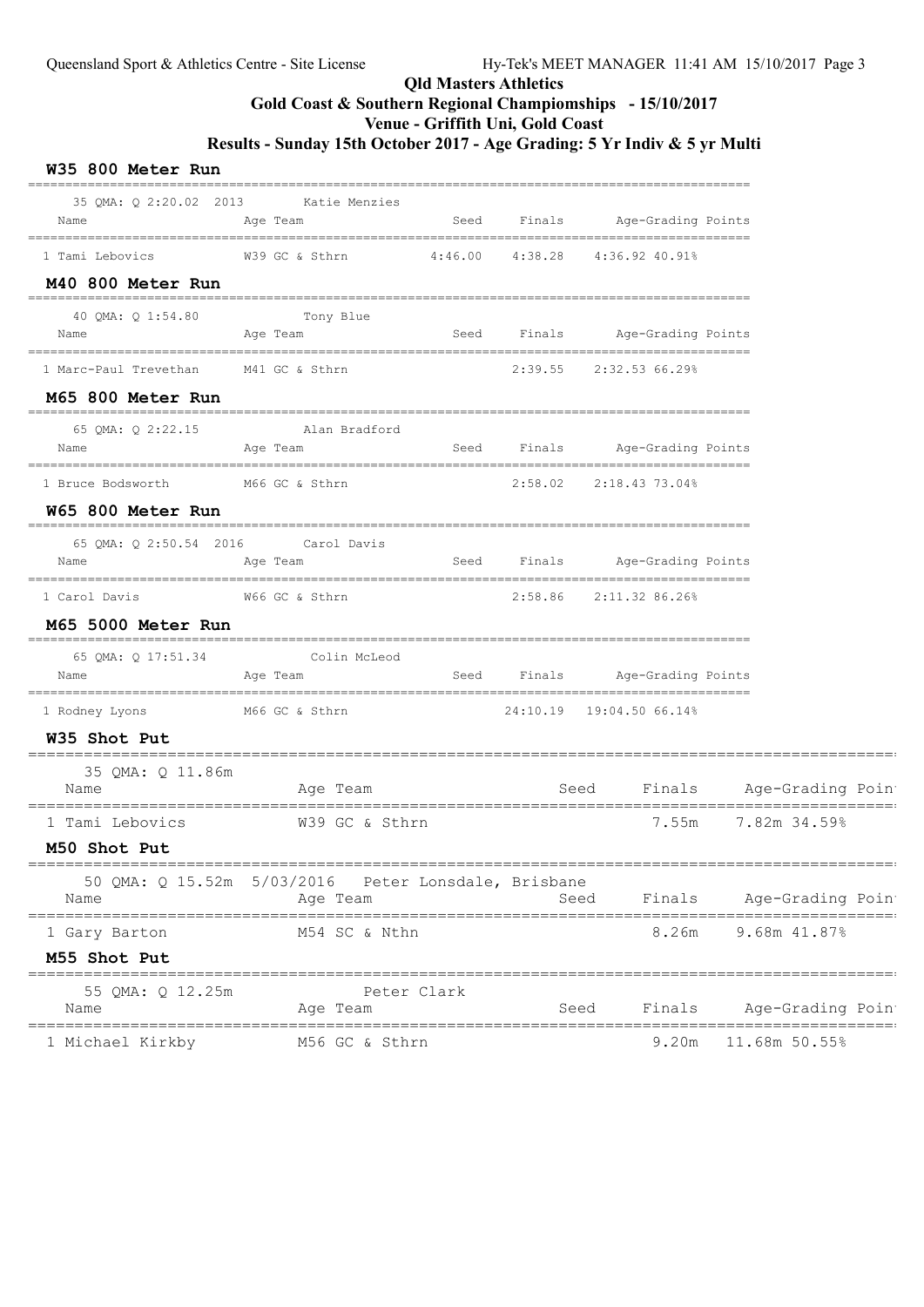Gold Coast & Southern Regional Champiomships - 15/10/2017

Venue - Griffith Uni, Gold Coast

Results - Sunday 15th October 2017 - Age Grading: 5 Yr Indiv & 5 yr Multi

#### M65 Shot Put

| 65 QMA: Q 11.81m 2002<br>Name           | Arvo Ropelin<br>Age Team                                         | Seed                          | Finals<br>Age-Grading Poin                       |                  |
|-----------------------------------------|------------------------------------------------------------------|-------------------------------|--------------------------------------------------|------------------|
| 1 Kevin Ryall                           | M68 GC & Sthrn                                                   |                               | 11.56m 50.03%<br>8.50m                           |                  |
| M80 Shot Put                            |                                                                  |                               |                                                  |                  |
| Name                                    | 80 QMA: Q 10.19m 2006 Feliks Jekabsons<br>Age Team               | Seed                          | Finals                                           | Age-Grading Poin |
| 1 Bill McMullen                         | M84 GC & Sthrn                                                   |                               | 11.39m 49.28%<br>7.57m                           |                  |
| W29&U Discus Throw                      |                                                                  |                               |                                                  |                  |
| Name                                    | Age Team                                                         | Seed                          | Finals                                           | Age-Grading Poin |
| 1 Madison Barkworth<br>2 Skyela Beatson | W11 Visitor<br>W10 Visitor                                       |                               | 20.42m<br>20.42m 26.59%<br>9.25m<br>9.25m 12.04% |                  |
| M40 Discus Throw                        |                                                                  |                               |                                                  |                  |
| 40 QMA: Q 54.35m<br>Name                | Darron Haworth<br>Age Team                                       | Seed                          | Finals                                           | Age-Grading Poin |
| 1 Rene Doel<br>2 Scott Beatson          | M41 GC & Sthrn<br>M44 GC & Sthrn                                 |                               | 31.86m 35.09m 47.37%<br>17.32m  19.07m  25.75%   |                  |
| M45 Discus Throw                        |                                                                  |                               |                                                  |                  |
| 45 QMA: Q 50.28m<br>Name                | Peter Lonsdale<br>Age Team                                       | Seed                          | Finals                                           | Age-Grading Poin |
| 1 Andrew Barkworth                      | M46 GC & Sthrn                                                   | =========================     | 18.73m<br>22.56m 30.47%                          |                  |
| M50 Discus Throw                        |                                                                  |                               |                                                  |                  |
| Name                                    | 50 QMA: Q 49.64m 2/04/2016  Peter Lonsdale, Brisbane<br>Age Team | ---------------------<br>Seed | Finals                                           | Age-Grading Poin |
| 1 Gary Barton                           | M54 SC & Nthn                                                    |                               | 23.57m<br>24.08m 32.51%                          |                  |
| M55 Discus Throw                        |                                                                  |                               |                                                  |                  |
| 55 QMA: Q 44.42m<br>Name                | Warwick Selvey<br>Age Team                                       | Seed                          | Finals                                           | Age-Grading Poin |
| 1 Michael Kirkby                        | M56 GC & Sthrn                                                   |                               | 31.99m<br>35.51m 47.95%                          |                  |
| M65 Discus Throw                        |                                                                  |                               |                                                  |                  |
| 65 QMA: Q 45.76m 2005<br>Name           | Warwick Selvey<br>Age Team                                       | Seed                          | Finals                                           | Age-Grading Poin |
| 1 Kevin Ryall                           | M68 GC & Sthrn                                                   |                               | 28.46m<br>33.11m 44.71%                          |                  |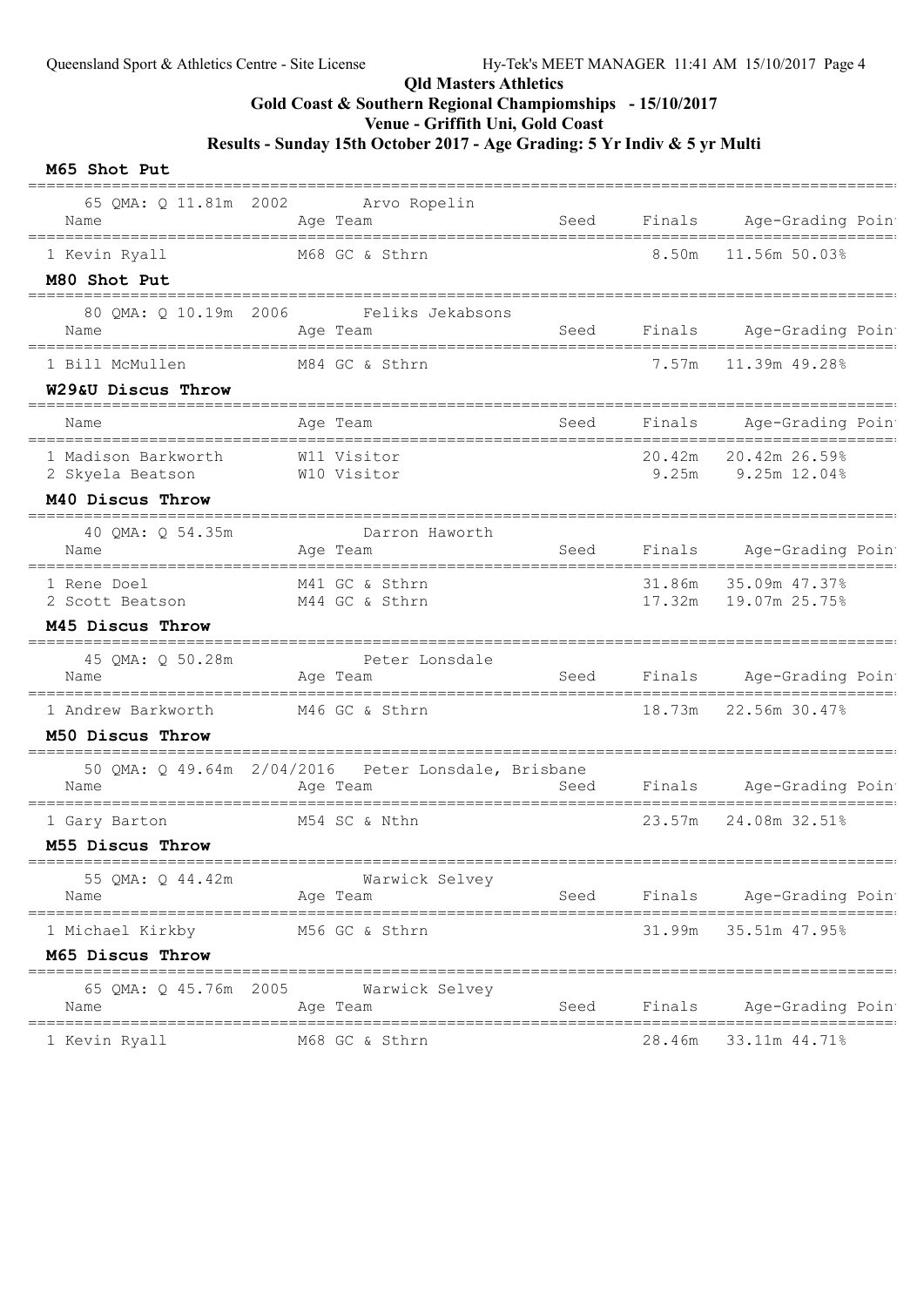Gold Coast & Southern Regional Champiomships - 15/10/2017

Venue - Griffith Uni, Gold Coast

Results - Sunday 15th October 2017 - Age Grading: 5 Yr Indiv & 5 yr Multi

| M65 Discus Throw<br>2 Bruce Bodsworth                             | M66 GC & Sthrn                      |      |             | 27.59m 32.10m 43.34%                                  |
|-------------------------------------------------------------------|-------------------------------------|------|-------------|-------------------------------------------------------|
| M80 Discus Throw                                                  |                                     |      |             |                                                       |
| 80 QMA: Q 28.08m 2006<br>Name                                     | Feliks Jekabsons<br>Age Team        |      | Seed Finals | Age-Grading Poin                                      |
| 1 Bill McMullen                                                   | M84 GC & Sthrn                      |      |             | 21.17m 34.80m 46.98%                                  |
| W29&U Javelin Throw                                               |                                     |      |             |                                                       |
| Name                                                              | Age Team                            | Seed |             | Finals Age-Grading Poin                               |
| 1 Madison Barkworth<br>2 Skyela Beatson                           | W11 Visitor<br>W10 Visitor          |      |             | 16.72m   16.72m   22.90%<br>10.37m   10.37m   14.21%  |
| W35 Javelin Throw                                                 | ---------------------               |      |             |                                                       |
| 35 QMA: Q 35.82m<br>Name                                          | Age Team                            |      |             | Seed Finals Age-Grading Poin<br>===============       |
| =================================<br>1 Tami Lebovics              | W39 GC & Sthrn                      |      | 13.55m      | 14.39m 19.71%                                         |
| M40 Javelin Throw                                                 |                                     |      |             |                                                       |
| 40 QMA: Q 56.28m<br>Name                                          | Michael Frawley<br>Age Team         | Seed |             | Finals Age-Grading Poin<br>==============             |
| 1 Rene Doel<br>2 Scott Beatson                                    | M41 GC & Sthrn<br>M44 GC & Sthrn    |      |             | $40.65m$ $44.15m$ $44.84\%$<br>18.26m  19.83m  20.14% |
| M45 Javelin Throw                                                 |                                     |      |             |                                                       |
| 45 QMA: Q 52.26m<br>Name                                          | John Kay<br>Age Team                | Seed | Finals      | Age-Grading Poin                                      |
| 1 Andrew Barkworth M46 GC & Sthrn                                 |                                     |      |             | 31.78m 37.23m 37.81%                                  |
| M50 Javelin Throw                                                 |                                     |      |             |                                                       |
| 50 QMA: Q 54.37m<br>Name                                          | John Kay<br>Age Team                | Seed |             | Finals Age-Grading Poin                               |
| 1 Gary Barton                                                     | ==================<br>M54 SC & Nthn |      | 31.04m      | 38.11m 38.70%                                         |
| M55 Javelin Throw                                                 |                                     |      |             |                                                       |
| 55 QMA: Q 44.62m<br>Name<br>------------------------------------- | John Kay<br>Age Team                | Seed | Finals      | Age-Grading Poin                                      |
| 1 Michael Kirkby                                                  | M56 GC & Sthrn                      |      | 30.24m      | 40.46m 41.09%                                         |